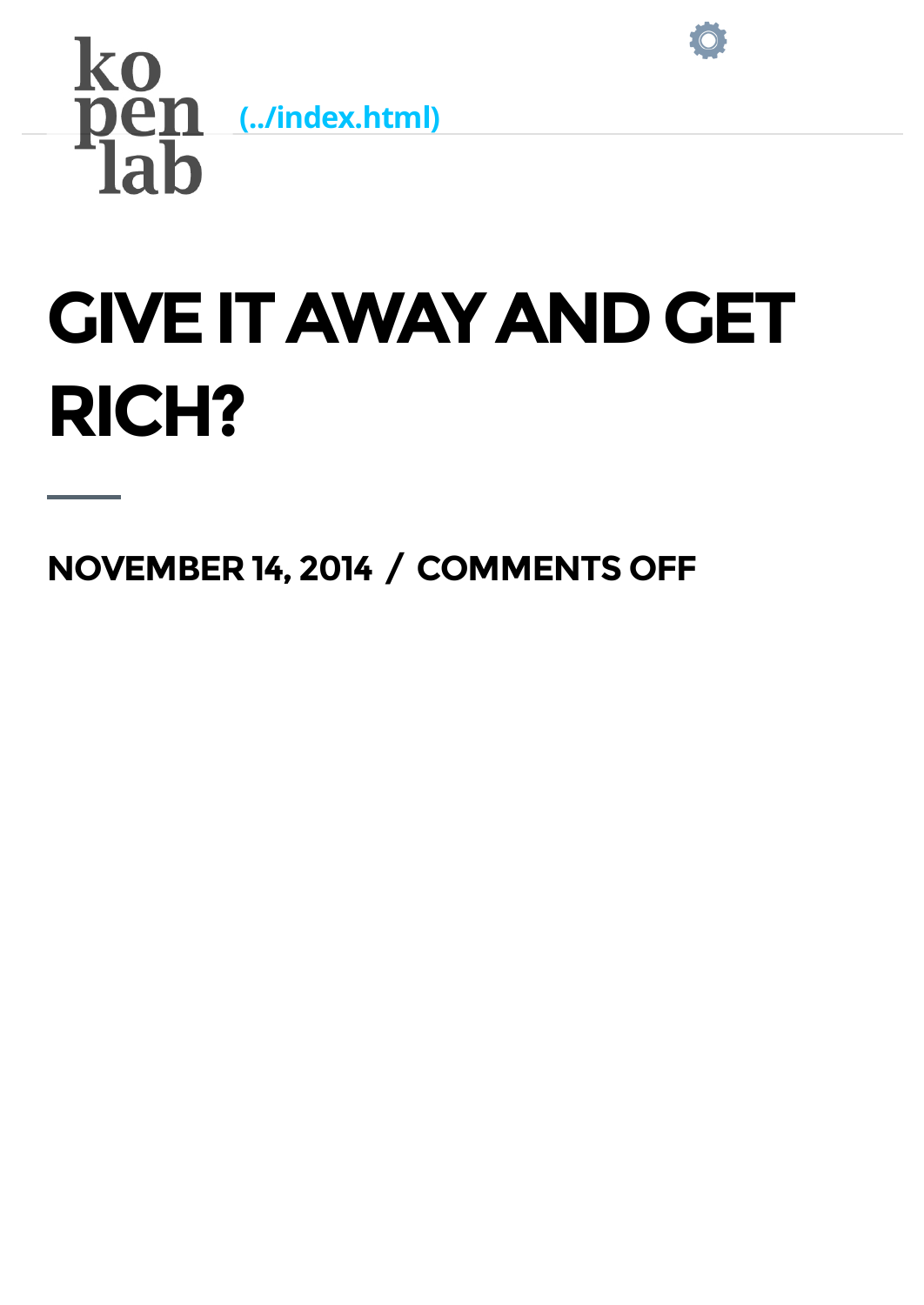

## A blog post inspired by the Science Drop "Openness and Profitability"

The International Community Manager at Open Knowledge Denmark Christian Villum, and a pioneer from the Danish 3D-printer community, Steen Nielsen, headed a discussion on how it is possible to make a profit and share knowledge openly at the same time.

The discussion started out by considering the incidence of an active maker, who has just started a company based on an idea of his, and is now considering what to do: Does he keep his trade secrets to himself, or are there incentives to share the product knowledge with the open knowledge community that he is a part of?

We were looking at the incentives for this. Being "in it" for the recognition is not only common among makers and hackers, it is also a foundation for creating a tech start-up with an active, contributing user-community and a strong brand. In certain fields based on reversed engineerable technologies, incentives can also include using openness to rapidly spread a product to foreign markets by hiring manufacturers, who under a patent regime would be deemed as infringers.

International Community Manager at Open Knowledge Denmark and open-everything activist Christian Villum says: "Open source software has proven great successes, as programming, hacking etc. in its nature is difficult to contain – software companies have realized value in openness and direct user co-creation and development".

Examples of the opposite exist: "Controversially, the 3D-printer manufacturing company Makerbot has moved to a closed model after having been rooted in the open source codevelopment community", Steen Nielsen explains.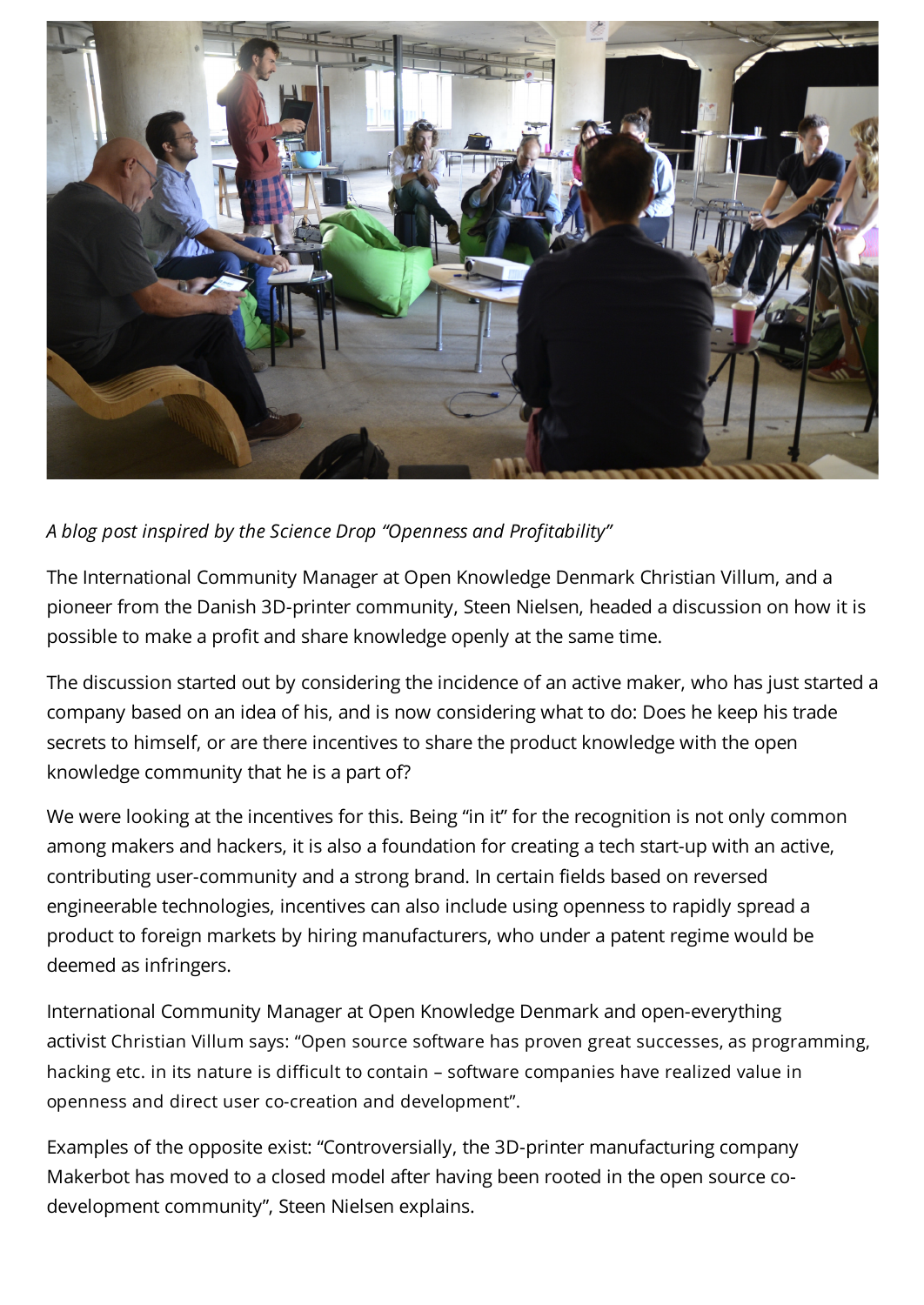Explaining the decision, Makerbot themselves cited future financial stability to fund develoment, avoiding unfruitful "carbon-copying" of their products and a move to being a "more professional" company (Rich Brown, C-NET.com 27.09.2012), while critics voice that Makerbot had a succesful market position via its openness and lost valuable community loyalty and damaged their brand by moving to a closed business model.

To make sure that the open source-status of products benefits the largest group of people possible, non-commercial licences seem to be useful in some cases:

"Unlicensed open source products and components can create a monopoly of bigger companies producing copies of components cheaper, and "vacuuming" the market for competing suppliers, thus completely taking over markets" Steen Nielsen pointed out and elaborated: "This has been seen for certain components popular in 3D-printers".

The Science Drop brought up key questions that future research and discussion may be able to answer:

1. To what extent are the positive effects of using open source business models depending on the size and competence of its associated maker/DIY community? This varies a lot among different industries.

2. How does investors view open source business models? What could secure investors' trust in the viability of these businesses?

3. Does a requirement of openness hinder scaling a company to certain size of market position? If so, is it desirable to hiner companies growth beyond a certain point? This seems to be a controversial question.

4. Does the propensity for working in an open source manner vary among different industries? If so, is this purely a matter of culture?

The complex topic of this science drop created rich discussions among the audience and speakers lasting much longer than the time alotted. The team behind Kopenlab hope that these discussions will continue in other fora in the future.

The Panelists were Christian Villum, International Community Manager @ Open Knowledge Denmark and openeverything activist Steen Nielsen, 3D Printing Denmark. Chaired by Emil Polny, coordinator at Kopenlab Festival

Posted in: News [\(../category/news/index.html\)](http://kopenlab.dk/kopenlab.dk/category/news/index.html) / Tagged: 3d printer (../tag/3dprinter/index.html), co-creation [\(../tag/co-creation/index.html](http://kopenlab.dk/kopenlab.dk/tag/co-creation/index.html)[\)](http://kopenlab.dk/kopenlab.dk/tag/3d-printer/index.html), co-development [\(../tag/co-development/index.html\)](http://kopenlab.dk/kopenlab.dk/tag/co-development/index.html), makerbot [\(../tag/makerbot/index.html\)](http://kopenlab.dk/kopenlab.dk/tag/makerbot/index.html), open knowledge [\(../tag/open-knowledge/index.html\)](http://kopenlab.dk/kopenlab.dk/tag/open-knowledge/index.html), open source business (../tag/open-sourcebusiness/index.html), profit [\(../tag/profit/index.html\)](http://kopenlab.dk/kopenlab.dk/tag/profit/index.html)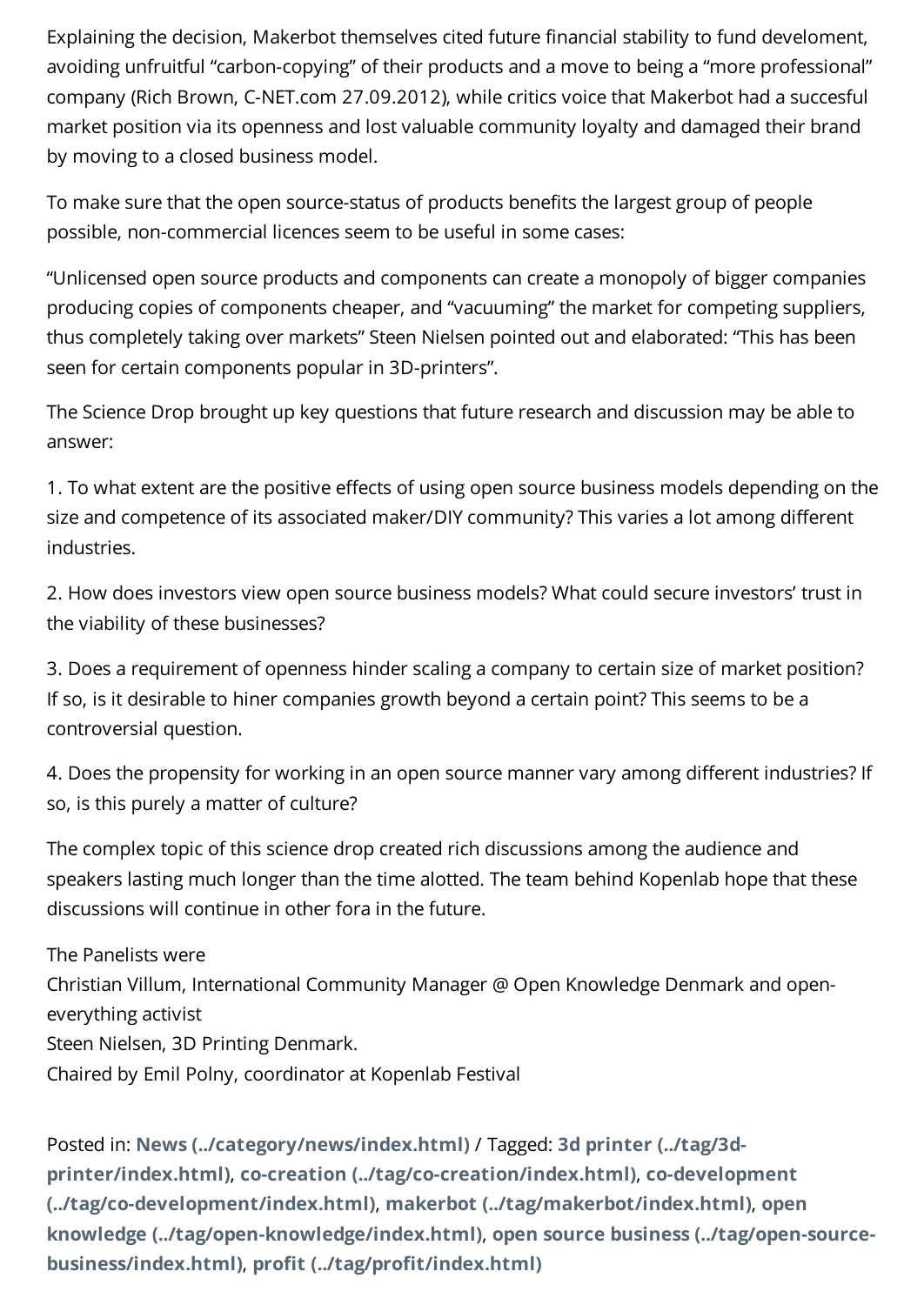## **CATEGORIES**

Blog [\(../category/blog/index.html\)](http://kopenlab.dk/kopenlab.dk/category/blog/index.html) News [\(../category/news/index.html\)](http://kopenlab.dk/kopenlab.dk/category/news/index.html)

## **SEARCH**

To search type and hit enter...

Home [\(../index.html\)](http://kopenlab.dk/kopenlab.dk/index.html) Blog [\(../blog/index.html\)](http://kopenlab.dk/kopenlab.dk/blog/index.html) Program [\(../program/index.html\)](http://kopenlab.dk/kopenlab.dk/program/index.html) Exhibition [\(../exhibition/index.html\)](http://kopenlab.dk/kopenlab.dk/exhibition/index.html) Workshops [\(../workshops/index.html\)](http://kopenlab.dk/kopenlab.dk/workshops/index.html) Science Drops [\(../sciencedrops/index.html\)](http://kopenlab.dk/kopenlab.dk/sciencedrops/index.html) About [\(../about/index.html\)](http://kopenlab.dk/kopenlab.dk/about/index.html)

> ©COPYRIGHT2014[KOPENLAB\(../INDEX.HTML\)](http://kopenlab.dk/kopenlab.dk/index.html)/POWEREDBYWORDPRESS [\(HTTP://WORDPRESS.ORG/\)](http://wordpress.org/)